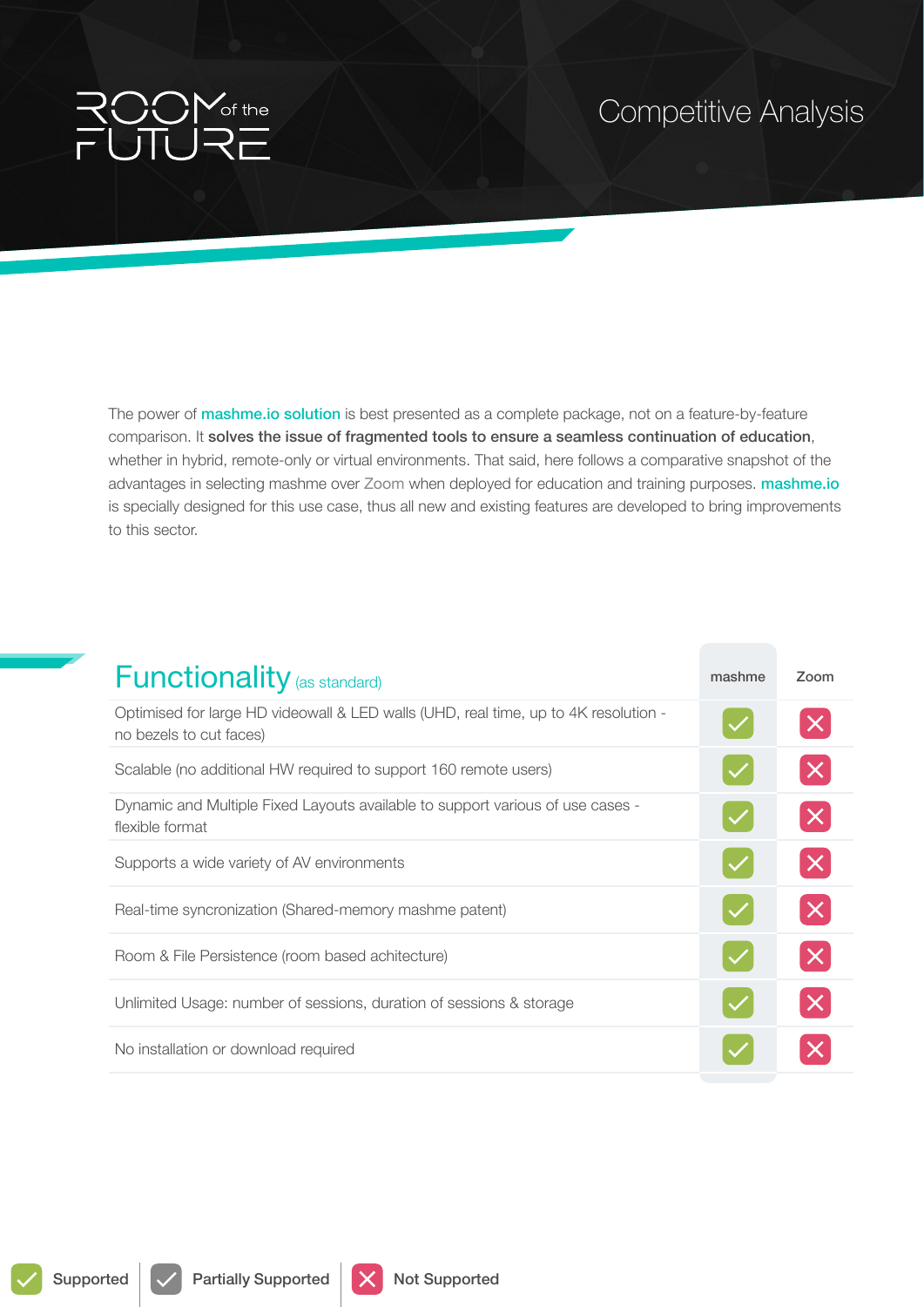| <b>RoF Integrations (as standard)</b>                                                                       | mashme | Zoom              |
|-------------------------------------------------------------------------------------------------------------|--------|-------------------|
| Custom Branded/theme                                                                                        |        | $\bm{\mathsf{X}}$ |
| LMS integration (Canvas)                                                                                    |        | $\times$          |
| In app Google suite of collaboration tools                                                                  |        | $\times$          |
| In app integration: Vevox                                                                                   |        | $\pmb{\times}$    |
| Auxillary Screen(s) or dgital whiteboards supported<br>eg. Samsung Flip                                     |        | $\times$          |
| In app integration: Miro                                                                                    |        |                   |
| In app integration: Mentimeter                                                                              |        |                   |
| SSO Integration                                                                                             |        |                   |
| Closed Caption 3rd Party integration                                                                        |        |                   |
| Browser Support on all devices: Google Chrome, Firefox, Opera, Edge and Safari<br>(including iphone & ipad) |        |                   |
|                                                                                                             |        |                   |
|                                                                                                             |        |                   |
| <b>Features</b> (as standard)                                                                               | mashme | Zoom              |
| Simutaneous Translation Channel                                                                             |        |                   |
| Assistant Channel - ability to support without appearing on the videowall                                   |        |                   |
| Remote Presenter (multiple instances & added ad-hoc/in session                                              |        |                   |
| <b>Classroom Streaming View</b>                                                                             |        |                   |
| Automatic Break Out Rooms (persistent links to continue collaboration ad-hoc)                               |        |                   |
| Comprehensive Analytics Portal (Export to csv.)                                                             |        | $\times$          |
| Class, Private & Presenter Chat Channels                                                                    |        |                   |
| Raised Hands, Screen Share, Polls & Surveys, Countdown Chrono                                               |        | $\times$          |
| 100% Virtualisation (no videowall required)                                                                 |        |                   |
| Gallery/Grid View                                                                                           |        |                   |